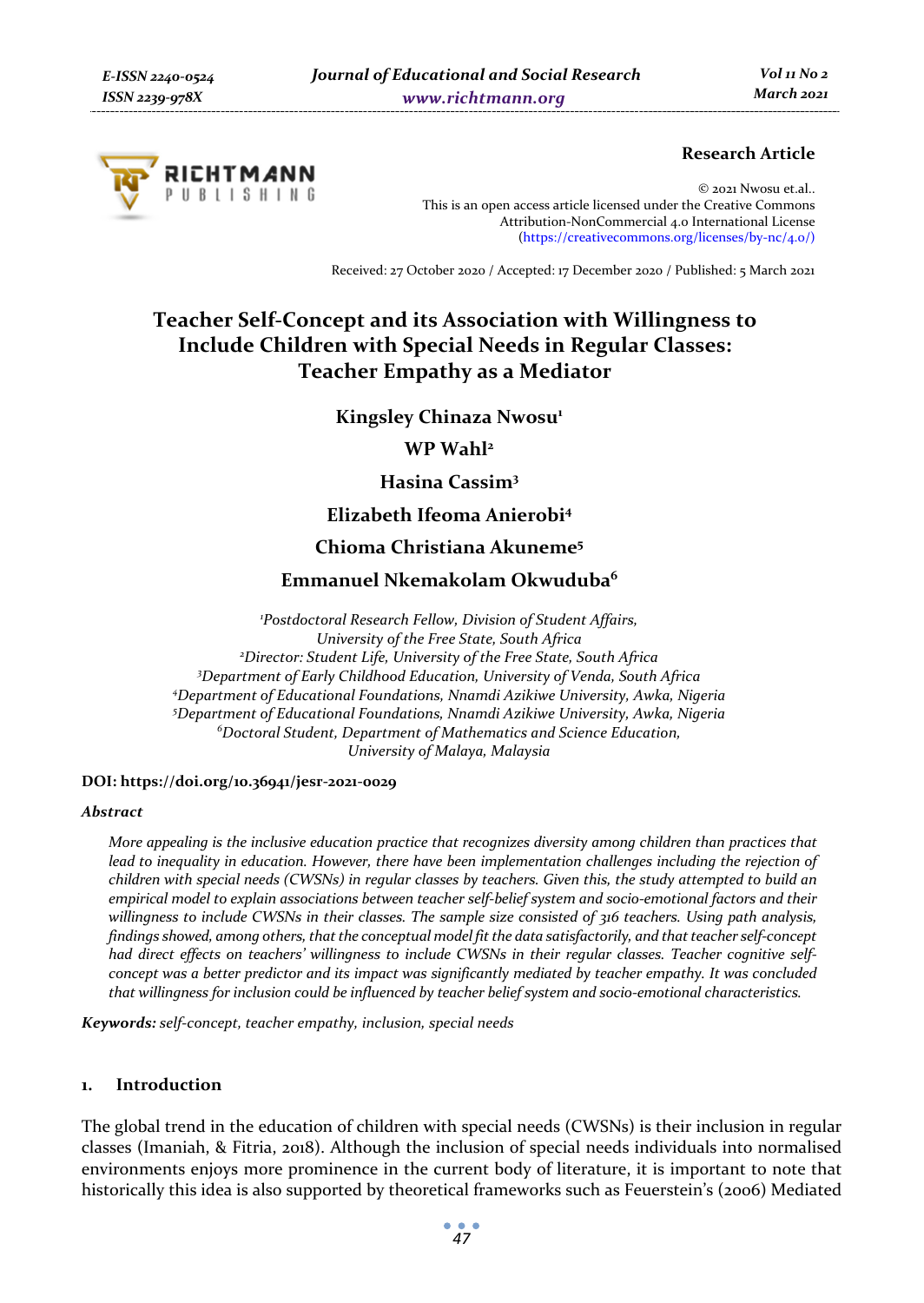Learning Experience and Structural Cognitive Modifiability. This inclusion of CWSNs is geared towards giving them equal rights to education and for them to benefit from peer collaboration that exists in more diverse classrooms. However, inclusive education is still not fully implemented in most nations given that different interpretations have been given to inclusion informing the model adopted in teaching CWSNs in regular classes in these countries (Braunsteiner & Mariano-Lapidus, 2014; Dudley-Marling & Burns, 2014; Schuelka & Johnstone, 2011). Some factors, including parental perceptions of CWSNs and the difficulties encountered in helping them, societal attitudinal problems and training inadequacy of stakeholders, have been adduced for the persistent exclusionary practices in handling CWSNs in regular schools (Limaye, 2016). Purdue (2009) had reported that there is the tendency of the education of CWSNs in regular classrooms to be sacrificed to the education of children without special needs when it is perceived to be challenging and perceived to interfere with the education of regular children. Respondents were of the view that such children should be educated in a segregated learning environment (Purdue, 2009).

Literature indicates that teachers may be unwilling to embrace inclusive education of CWSNs and they are likely to be rejected by teachers (Cook & Cameron, 2010; Lalvani, 2002; Purdue, 2009; Rieser, 2013). Other studies have shown that teachers could have preferences to the cohort of CWSNs they are willing to accept resulting in attitudinal bias when presented with the children (Cassady, 2011). For Cassady (2011) the nature of disability is likely to affect the receptivity of a child and this could lead to teachers not providing the necessary support that could bolster the development of the child with special needs. This is in line with the thought that teachers' willingness is a crucial variable to effectively work with CWSNs in regular classrooms (Low, Ng, Hui, & Cai, 2019). Low, et al (2019) in recognition of the fact that challenges teachers face in educating CWSNs impact on the well-being of the teachers and students, have suggested that efforts should be made to adopt a positive approach that will aim at identifying facilitative factors that enable teachers brave the challenges. Research in this direction will likely contribute to mounting effective intervention programme in both pre-service and in-service level of teacher practice for teachers to adopt inclusivity in regular classes. Studies looking at teachers' willingness to teach CWSNs are inadequate to explain factors that will predict teachers' willingness (Low, et al 2019). This led Low, et al (2019) to investigate how teachers' affective and cognitive selfconcept impact on teachers' willingness to teach children with special needs. Self-concept is an important variable in teacher education in the sense that it can reveal the true picture of the 'teacherself' within the domain of teaching profession. Gilor and Katz (2018) built a model explaining preteachers' willingness to teach in an inclusive education setting by leveraging on their belief variables, attitude, perceived self-efficacy and subjective norms with regards to inclusivity.

 Our study intends to extend Low's et al (2019) study by integrating teachers' empathy into the model to explain its mediation power on the association between teachers' self-concept and their willingness to teach and provided emotional and adaptive support to children with special needs. We intend to demonstrate how teacher empathy could mediate their self-concept and their inclusion willingness. This is predicated on the fact that 'empathic teachers are revealed as highly moral individuals who attach themselves mentally and emotionally to their students and generate similar responses in return' (Cooper, 2004: 12). Teachers who have CWSNs in their classes have been reported to score higher in empathy scales (Kourmousi, et al, 2017). Though the extant literature reveals a paucity of studies investigating whether teachers' empathy and their self-concept will likely predict their willingness to accepting CWSNs in their regular classrooms, we assume that the predictive power of teacher self-concept on their willingness to accept CWSNs in their regular classes could be mediated by their empathy. This arose from the fact that one's perception of self in a profession is likely to impact on his behaviours in such professional context.

#### **2. Literature Review**

#### *2.1 Conceptualizing Students with Special Needs and their Education in Nigeria*

There are disagreements on who students with special needs are, leading to referring them to as 'at-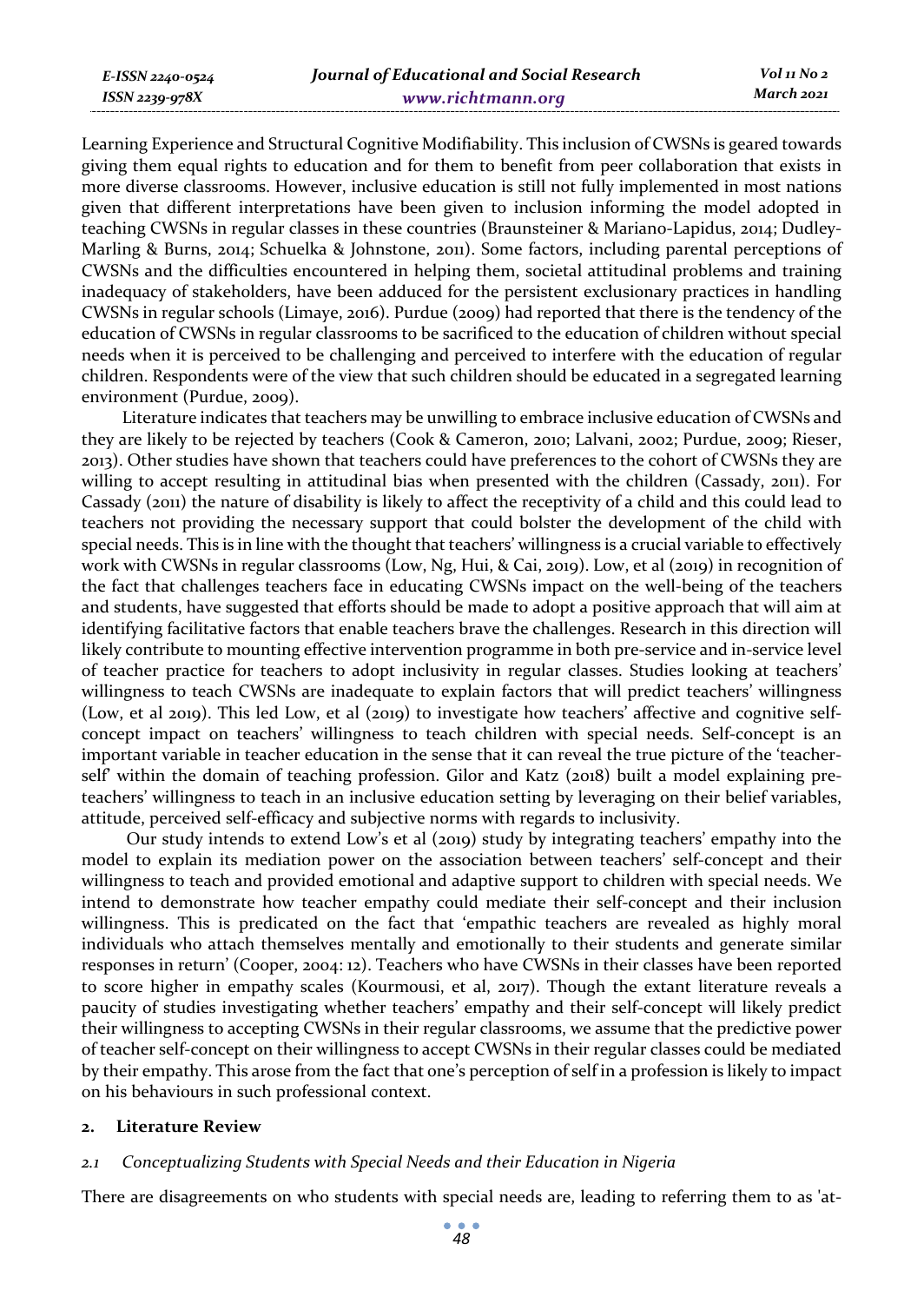*E-ISSN 2240-0524 ISSN 2239-978X*

risk children', 'challenging children', 'additional needs' or children with disabilities (Drabble, 2013; Low, et al, 2019; Norwich, 2016). There have been a number of reasons advanced for the choice of the terms underpinned by varying social understanding (Drabble, 2013). Low, et al (2019) have noted that they adopted challenging children based on the fact that 'at-risk' may convey a less positive perspective. However, special needs as a term is rooted on the fact that every child has his uniqueness and for his/her needs to be met, efforts are made to avoid a mismatch between the individual need and support provided (Norwich, 2016). This could connote the essence of the efforts teachers are likely to make to help children in this category.

Researchers are of the view that students with special needs include those with normative and non-normative difficulties (Drabble, 2013). For Drabble (2013) normative difficulties are the difficulties that have an organic origin and can easily generate consensus of professionals while the non-normative difficulties may not be linked with organic origin but could be linked with the child's socio-economic background and other vulnerable environmental attributes and many researchers do not agree on what makes up this category. This latter category may not be regarded as the hard core difficulties. Students with special needs have been described as children with various exceptionality (Federal Ministry of Education (FME), 2015). Exceptionality in this context refers to children that need additional support to succeed in school. Therefore, students with special needs in the context of this study is conceptualized as children who their teachers may see as needing additional support to succeed in school, the origin of the difficulties notwithstanding.

Nigeria is a signatory to most International Declarations and Conventions that have to do with equalization of opportunities for persons with disabilities and their rights to education. Nigeria has a National Policy on Education which has been reviewed severally to align her educational objectives and policies with the changing dynamics of the society and also for the citizenry to be prepared for global competitiveness. This National Policy directs every other policy within the educational system (UNICEF, Nigeria, 2011). There is a provision for the education of persons with disabilities in an inclusive setting (Federal Republic of Nigeria (FRN), 2013) even though it was sketchy and may not necessarily serve as a comprehensive document for effective implementation of inclusive education. This might have resulted in the National Policy on Special Needs Education in 2015 (FME, 2015). This document was a result of the challenges encountered in the education of children with special needs. It recognized that there was a problem with conceptualization of inclusive education, inadequate manpower and facilities in schools to cater for CWSNs though the bulk of services rendered to CWSNs are done within the school environment (FME, 2015). Researchers have observed that practices in educating CWSNs in Nigeria are below international best practices, negating the principles of inclusive education (Adetoro, 2014). Educating CWSNs in regular classes in Nigeria has faced a number of prohibitive factors even when teachers may be willing to accept these children in their classes. Nigerian teachers have been found to be in favour of teaching CWSNs in regular classes though some are of the opinion that the regular classrooms are not friendly enough to accommodate them in schools; and that they are not equipped with the competence to handle and cope with the challenges of CWSNs (Olukotun, 2015). A similar study using a sample of children with albinism in Nigeria has shown that the learning environment is not friendly for the students (Nwosu, Unachukwu, Nwasor, & Ezennaka, 2019). Inadequate training, disability unfriendly learning environment and policy problems may conspire to affect the willingness of teachers to accept CWSNs in regular classes (Osero, 2015). It becomes pertinent to understand the psychological variables that can explain teachers' willingness to accept CWSNs in the classes especially in a Nigerian context.

#### *2.2 Teacher self-concept and teaching children with special needs*

Research focusing on *belief systems* has indicated how an individual's belief system, self-concept inclusive, could affect his/her attitude, ability, and behaviour (Stojiljković, Todorović, Đigić, & Dosković, 2014; Yeung, Craven, & Kaur, 2014). Individuals have a way of seeing their competence within 'domains of functioning' (Low, et al, 2019:21). In the context of the teaching profession, researchers are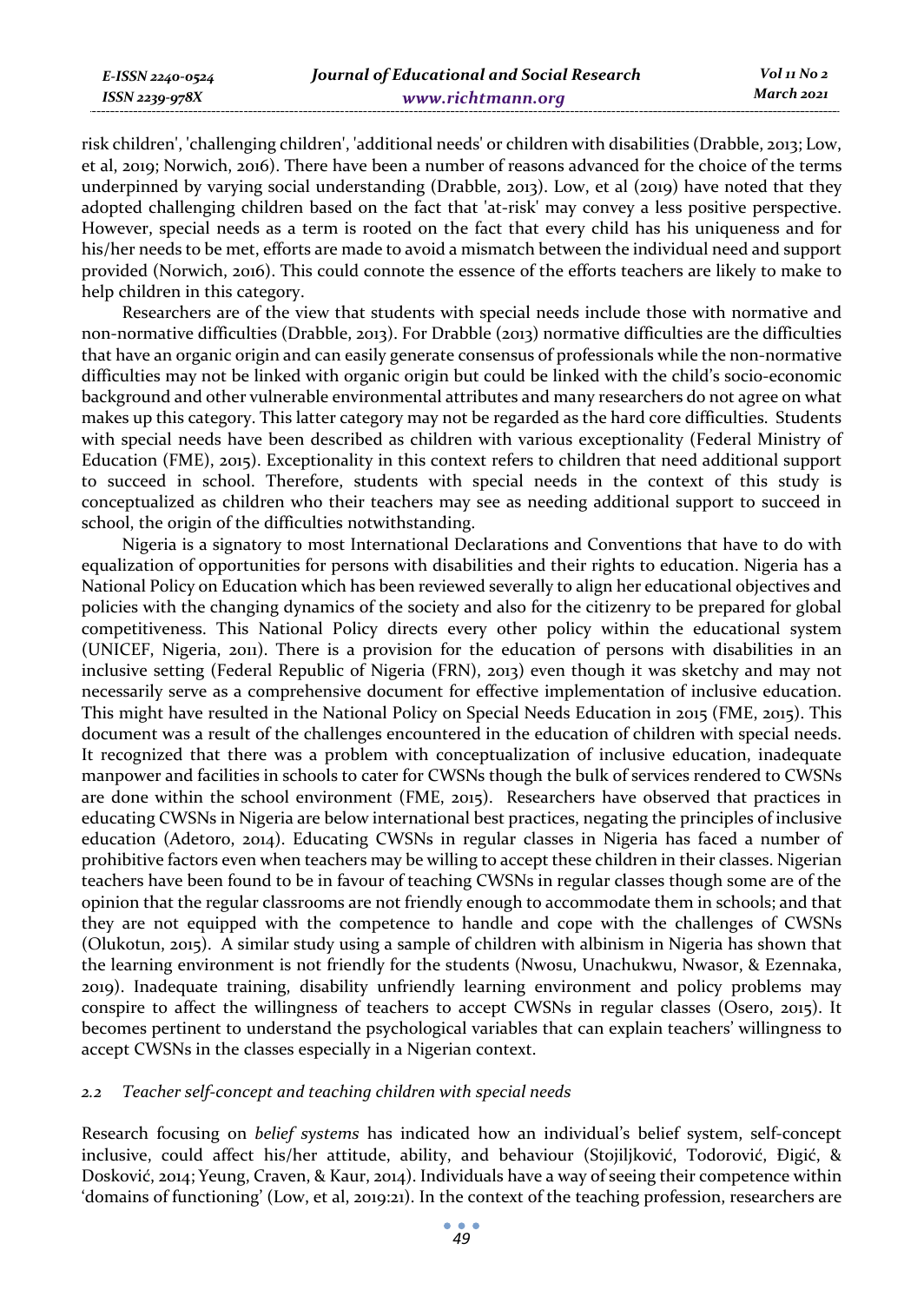of the view that teachers' self-belief system can impact on the teaching and their perceptions of their students' learning abilities (Yeung, et al, 2014). Higher teacher self-concept has been linked with productive teacher outcomes and prosocial behaviours. Stojiljković, et al (2014) found a significant positive relationship between teachers' self-concept and their empathic sensitivity. On teachers' effectiveness, researchers have found a positive significant relationship between teacher self-concept and teacher effectiveness in their professional roles (Diem 1998; Sawney & Mangat, 2015; Zlatkovic, Stojiljković, Djigic, & Todorović, 2012). Studies on teacher self-concept in the context of inclusive education is still lacking. However, Low, et al (2019) in their study demonstrated that teacher affective and cognitive self-concepts are predictors of the willingness to teach children with special needs. Since, teacher concept has been seen to underscore teachers' prosocial behaviours and professional effectiveness, we argue that its impact on teachers' willingness to include CWSNs in their regular classrooms could be mediated through teacher empathy.

### *2.3 Teachers' empathy and receptivity of children with special needs*

Inclusivity entails openness to diversity in such a way that individual needs of all are attended to. Overall, there has been the need for teachers and stakeholders to be receptive of the uniqueness each child presents in the classroom in such a manner that all children are given equal opportunities to develop. Researchers have documented the challenges teachers encounter in handling CWSNs (Olukotun, 2015; Osero, 2015). To brave these challenges, teacher empathy becomes inevitable to work with these children. Given this importance, Bouton (2016) sees teacher empathy as an essential socioemotional trait that must be cultivated among teachers starting from their teacher education training.

Empathy is a new field of study in education and has been defined in the context of education as 'the ability to interpret stress or pleasure with effortful control' (Boyer, 2010 as cited by Bouton, 2016:18). De Klerk and De Klerk (2018:658) aptly defined empathy as 'one's ability to put oneself in another's emotional and cognitive situation, and act accordingly with support and understanding'. Drigas and Papoutsi (2015) see empathy as a 'complex form of psychological inference in which observation, memory, knowledge, and reasoning are combined to yield insights into the thoughts and feelings of others' (p. 37), allowing individuals the understanding and inference of others' feelings, behaviours and emotions. For de Klerk and de Klerk (2018), practising inclusive education entails teacher empathic sensitivity though inadequate literature exists regarding this; while Partridge (2018) sees empathy as one of the ways through which diversity in classrooms is appreciated.

Positive behavioural outcomes have been linked to teacher empathy given its place in interrelationships (Young, 2016). Research has shown that empathic climate has a positive effect on students' achievement in mathematics and self-concept (Buckley, 1993). Research on teachers' attitude towards inclusive education, has shown that emotional empathy is significantly related to teachers' attitude towards inclusive classrooms (Navarro-Mateu, Franco-Ochoa, Valero-Moreno, & Prado-Gasco, 2019) while positive attitude towards persons with disabilities has been linked to a higher level of student teachers' empathy (Barr, 2013). Consistent with extant literature is the fact that teachers' empathy is linked to a positive attitude to inclusion and productive and a cordial relationship with their students with special needs. We argue here that if teachers' empathy could result to a positive attitude to inclusive education and CWSNs that it could also be linked with their willingness to accept CWSNs in their regular classes.

### **3. Objectives and Hypotheses**

We set out to fit the conceptual model in which we try to demonstrate how teachers' self-concept, and teacher empathy explain teachers' willingness to teach students with special needs in Nigerian regular classrooms. It was also our aim to determine the mediating effect of teacher empathy on the association existing between teachers' self-concept and their willingness to include CWSNs in their regular classes. We, therefore, hypothesized that: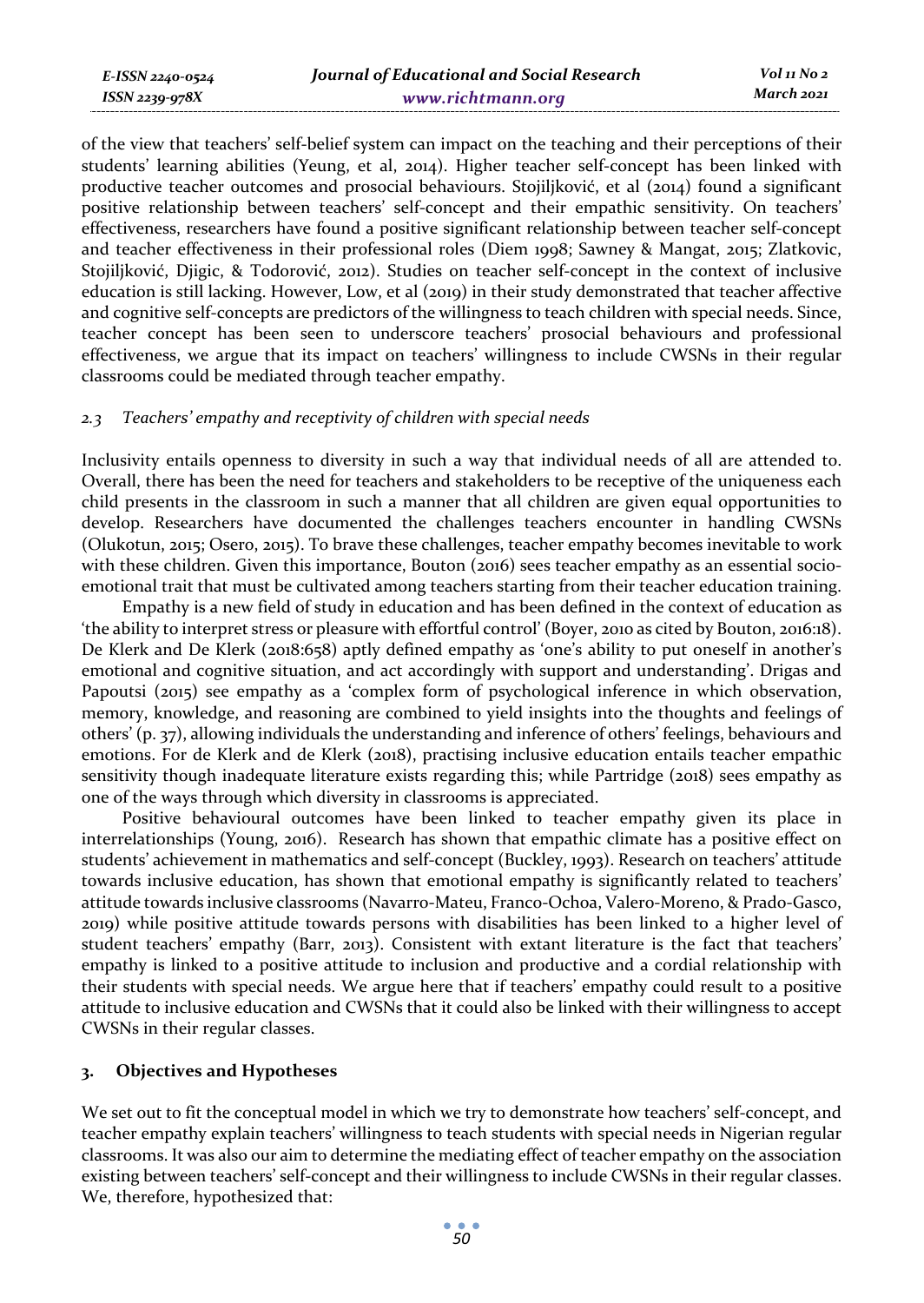- a. The empirical data would significantly fit the conceptual model.
- b. Teachers' self-concept (affective and cognitive) would significantly have direct effects on teacher self-empathy, and their willingness to include (teach and provide emotional and adaptive support) CWSNs in their regular class classes.
- c. Teacher empathy would not significantly mediate the association between teachers' selfconcept (affective and cognitive), and their willingness to include (teach and provide emotional and adaptive support) CWSNs in their regular class classes.

### **4. Method**

#### *4.1 Research Design*

The correlational research design was adopted as a research design for our study. The two dimensions of teacher self-concept constituted the exogenous variables and the teacher empathy and teacher selfconcept and willingness to include CWSNs in regular classes made up of the endogenous variables. Teacher empathy served as a mediator variable. We built an empirical model and also sought to ascertain the direct and indirect effect. Hence, we adopted path analysis. Given that available literature showed that teacher empathy and self-concept could influence prosocial and care behaviours, we hypothesize that the exogenous variable will have a direct and an indirect effect on the dependent variable.

#### *4.2 Participants*

Three hundred and sixteen teachers in Awka South Local Government Area of Anambra State made up the sample size of our study. These are teachers who teach in public schools. Our respondents were sampled using a convenience sampling technique. Copies of the questionnaire were distributed at the 15 secondary schools sampled for the study. Out of the 317 teachers given the copies of the questionnaire only one teacher dropped out of the study and did not complete the filling of the questionnaire. Hence, our final sample size was 316. Socio-demographic variables of our respondents showed that 79.4% were female teachers while 20.6% were male teachers; 61.1% were married, 38.9% were not married while 0% were windowed.

### *4.3 Instruments*

We used three instruments in the study. The first is the Teacher Self-concept Questionnaire (TScQ) adopted from the works of Low, et al (2019). The TScQ has two clusters of Teacher Affective Selfconcept (TASc) and Teacher Cognitive Self-concept (TCSc). This instrument was developed by Low, et al (2019) for a larger study after an extensive literature search. They reported that the two clusters had high internal consistency coefficients. We used the dimensions of the instrument as the independent variables in the study.

The second instrument is the Toronto Empathy Questionnaire (TEQ) developed by Spreng, McKinnon, Mar and Levine (2009). It is a one-dimensional scale containing 16 items scaled as never = o, rarely = 1, sometimes = 2, often = 3, always = 4. It assesses emotion as an emotional process and not as a cognitive process. Of the 16 items, items 2, 4, 7, 10, 11, 12, 14 and 15 are scored in reverse order. The psychometric properties of TEQ have been determined cross-culturally. Among Turkish students and Greek teachers it has high internal consistency index and stability coefficient and has been confirmed. (Kourmousi, et al, 2017; Totan, Doğan, & Sapmaz, 2012).

The third instrument was an integration of the Teacher Willingness to Teach Challenging Children Questionnaire (TWTCCQ) (Low, et al, 2019) and the behavioural component of the Teachers' Multidimensional Attitude towards Inclusive Education Scale (TMATIES) (Mahat, 2008). We had the intention of broadening the concept to include aspects that will entail emotional support and flexibility in teaching. We, therefore, would refer to the questionnaire here as Teacher Willingness to Include CWSNs Questionnaire (TWICSNQ). EFA conducted on showed it consists of two factors.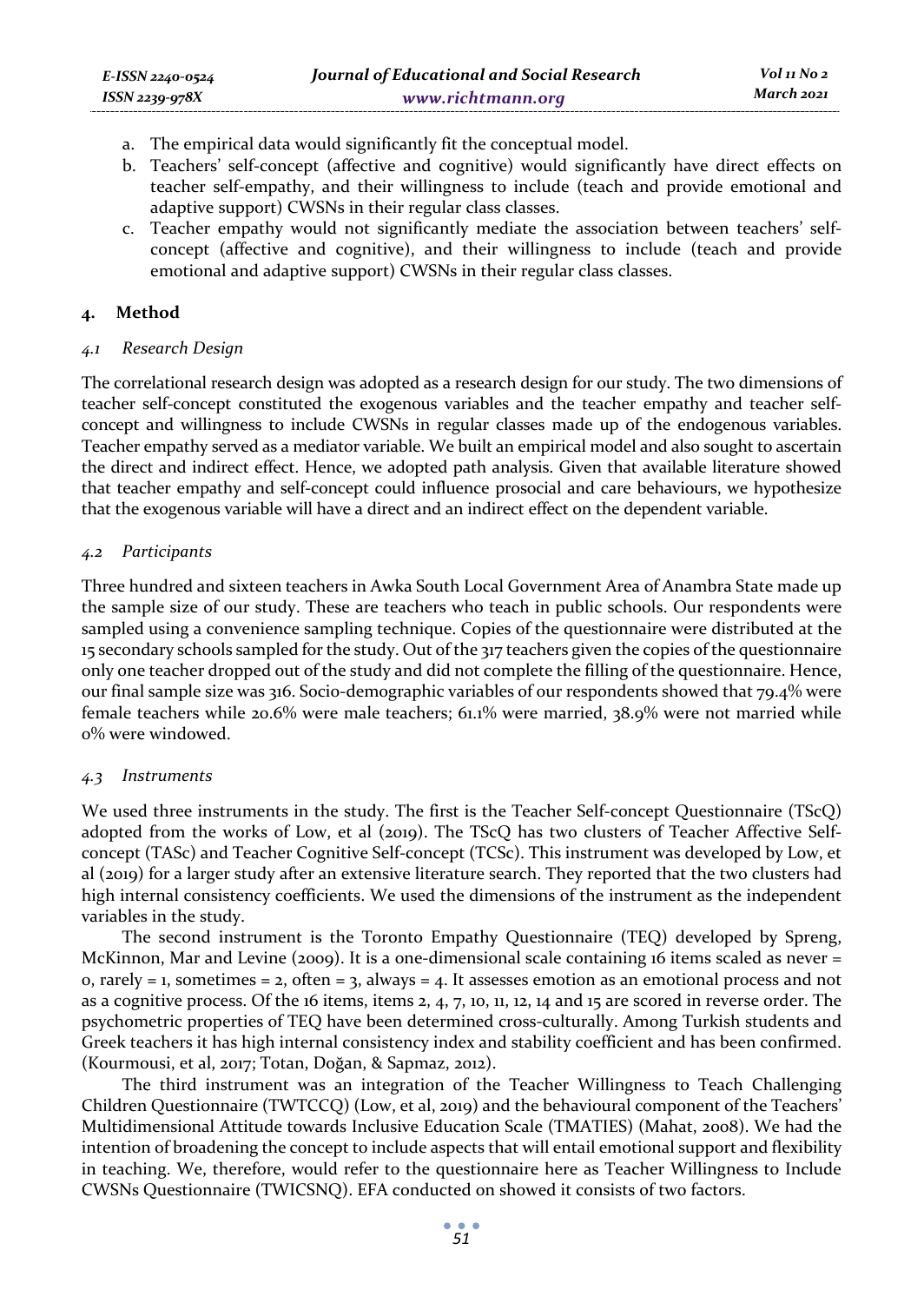#### *4.4 Data Collection and analysis*

Researchers collected data from teachers in public schools through direct delivery technique in which they went to the schools and explained to the teachers the essence of the research. Teachers were told that the exercise is purely for research purposes and their responses would be kept confidential. Teachers were allowed to pull out of the study any time they deemed fit. Teachers who were busy at the time of the distribution of the questionnaire but agreed to participate in the study were given time to finish their duties first before filling in the questionnaire.

The main analysis was preceded by testing of statistical assumptions. First, we conducted a test to determine the adequacy of the sample size before the empirical model fit. Our hypothesized model had 9 distinct parameters with a sample size of 316 amounting to a ratio of 35:1. This is within the acceptable cut off by Kline (2011). Kline had stated that sample size-to-parameter be estimated at 10:1, even though it could be better estimated at 20:1. Second, we used the regression imputation default in SPSS Amos to handle the missing values. A complete data-set was generated for the analysis. Third we checked the univariate and multivariate normality of the distribution to eschew significant deviation from normality. The univariate normality was based on the values of Skewness and kurtosis. All the distributions were all normally distributed. Kline (2011) recommended that skewness values should be  $\leq$  3 while kurtosis should be  $\leq$  10. Multivariate normality test indicated that the value of kurtosis is 24.287 showing a substantial departure from the norm since the value of the kurtosis is greater than 5. However, the Bollen-Stine bootstrap  $p = .154$  indicated that the model is fit. See table 1.

**Table 1.** Normality Test of the Variables

| Variable                                     | minimum  | maximum | <b>Skewness</b> | C.T.     | kurtosis | C.T.   |
|----------------------------------------------|----------|---------|-----------------|----------|----------|--------|
| Teacher affective self-concept               | 4.000    | 16.000  | $-845$          | $-6.133$ | .189     | .685   |
| Teacher cognitive self-concept               | 6.000    | 16.000  | $-0.915$        | $-6.637$ | .439     | 1.594  |
| Teachers' empathy                            | 12.000   | 38.000  | $-505$          | -3.666   | .171     | .619.  |
| Willingness for emotion and adaptive support | $-0.950$ | 3.062   | 1.496           | 10.860   | 12.661   | 45.943 |
| Willingness for teaching support             | -1.486   | 1.924   | .097            | .703     | 1.374    | 4.986  |
| Multivariate                                 |          |         |                 |          | 24.287   | 25.801 |

#### **5. Results**

#### *5.1 Preliminary Analysis of Relationships and Means*

**Table 2:** Variable Relationships, Mean Scores and Standard Deviation (N=316)

|                                                  | Teacher<br>affective<br>self-<br>concept | Teacher<br>cognitive<br>self-<br>concept | Teacher<br>empathy | Willingness to<br>teach children<br>with special<br>needs | Willingness for<br>emotional and adaptive<br>support for children with<br>special needs |
|--------------------------------------------------|------------------------------------------|------------------------------------------|--------------------|-----------------------------------------------------------|-----------------------------------------------------------------------------------------|
| Teacher affective self-concept                   | 1                                        |                                          |                    |                                                           |                                                                                         |
| Teacher cognitive self-concept                   | $.638**$                                 | 1                                        |                    |                                                           |                                                                                         |
| Teacher empathy                                  | .114                                     | $.200^{**}$                              |                    |                                                           |                                                                                         |
| Willingness to teach children with special needs | $.319$ <sup>**</sup>                     | $.321$ **                                | $.230^{10}$        |                                                           |                                                                                         |
| Willingness for emotional and adaptive support   | $.247$ <sup>**</sup>                     | $-334$ **                                | $.290^{**}$        | $.573$ <sup>*</sup>                                       |                                                                                         |
| for children with special needs                  |                                          |                                          |                    |                                                           |                                                                                         |
| Mean                                             | 13.33                                    | 13.86                                    | 25.94              | 12.12                                                     | 19.42                                                                                   |
| <b>Standard Deviation</b>                        | 2.64                                     | 2.21                                     | 4.50               | 2.25                                                      | 3.02                                                                                    |

\*\*. Correlation is significant at the 0.01 level (2-tailed).

Table 2 showed that teacher affective self-concept is positively and significantly related to teachers' willingness to teach and provide emotional and adaptive support to CWSNs in their regular classes (p.<.05), but non-significantly related to teachers' empathy. More so, teacher cognitive self-concept is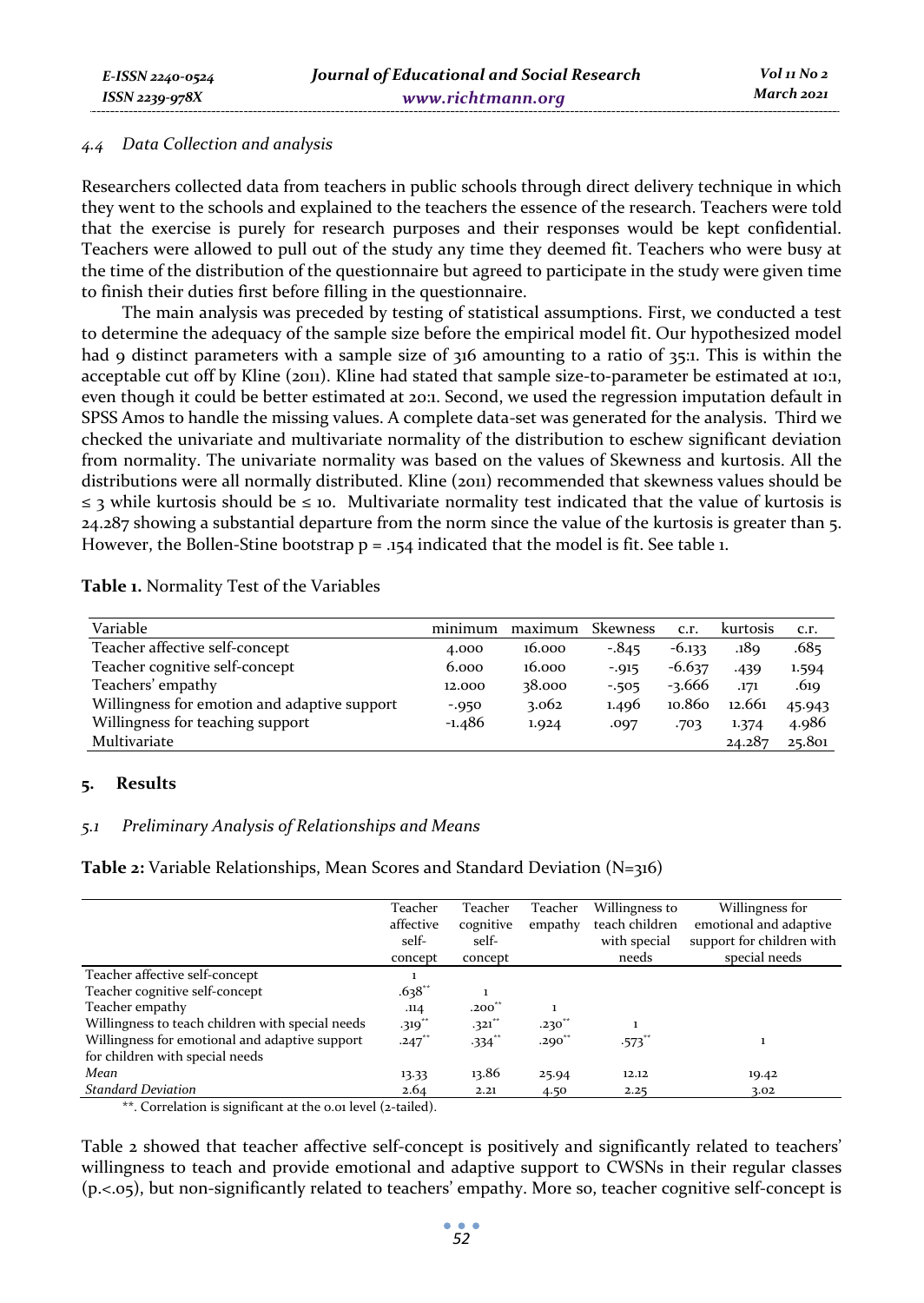| E-ISSN 2240-0524    | Journal of Educational and Social Research | Vol 11 No 2 |
|---------------------|--------------------------------------------|-------------|
| $ISSN$ 2239-97 $8X$ | www.richtmann.org                          | March 2021  |

positively and significantly related to teachers' willingness to teach and provide emotional and adaptive support to CWSNs in their regular classes (p.<.05), and to teachers' empathy (p.<.05). Teacher empathy was significantly and positive related to teachers' willingness to teach and provide emotional and adaptive support to CWSNs in their regular classes.

#### *5.2 Measurement Models*

For the fact that we conducted a multifactorial analysis, we used confirmatory factor analysis in conducting the measurement models of the three instruments used in the study using SPSS Amos version 24. The essence of this is to ascertain the fits of the instruments among Nigerian teachers. We adopted a factor loading of .04 which was considered acceptable (Garson, 2010, as cited in Cabrera-Nguyen, 2010) and there was item reduction in only one of the instruments: TEQ. For TScQ all the items were retained given that they loaded above .40 as presented in figure 1:



**Figure 1:** TScQ CFA model

Because TEQ had lower factor loading, there was item reduction. Ten items were retained. Two of the items had factor loadings below .40 and were retained because the model indices were fit and the items are theoretically meaningful. Hence there was no need to reduce the items to 50%. The factor loadings are presented in figure 2:



**Figure 2:** TEQ CFA model

Given that we added six additional items to TWICSNQ, an exploratory factor analysis (EFA) with principal axis factor analysis with varimax rotation was conducted before the CFA. This was to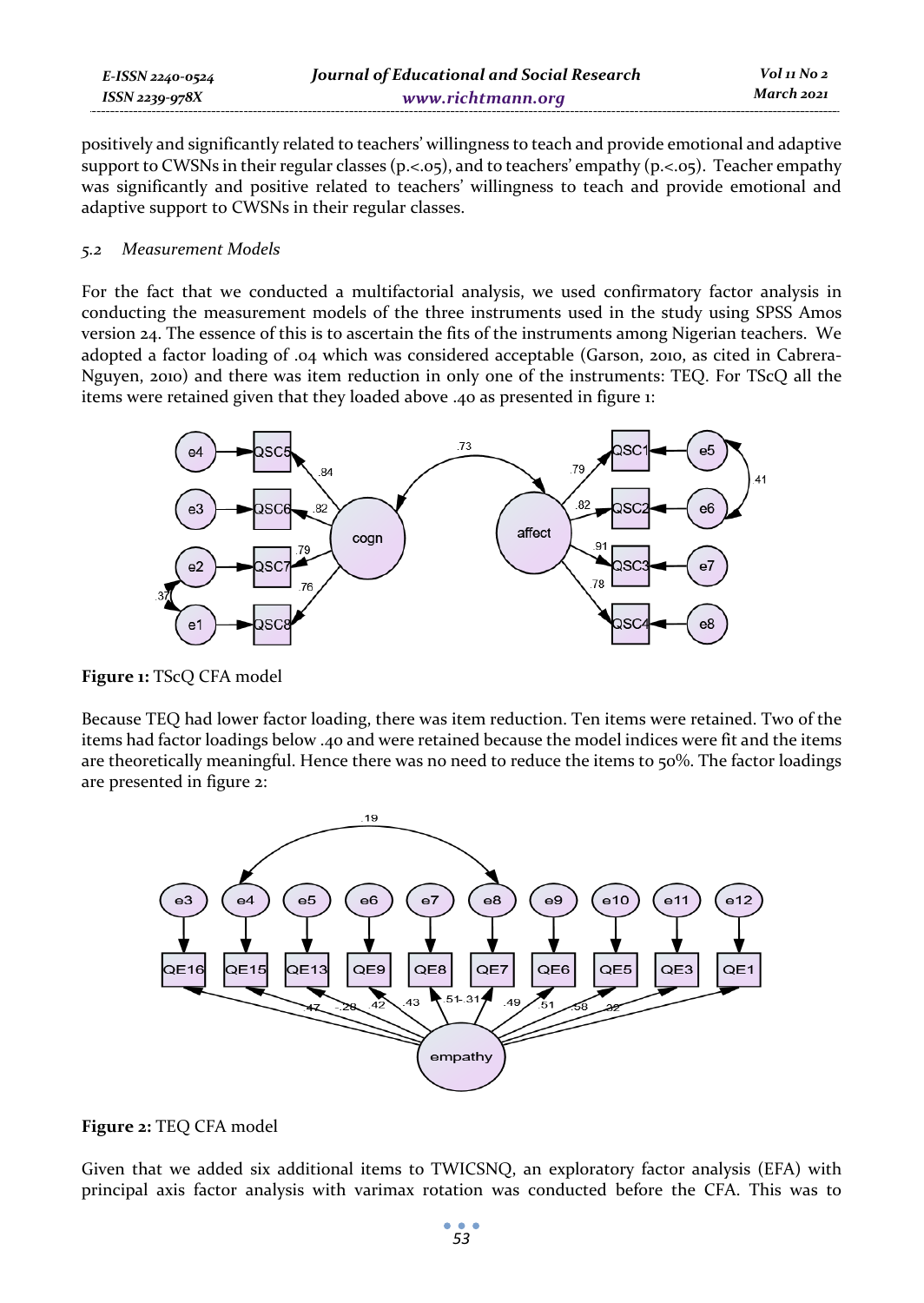| E-ISSN 2240-0524 | Journal of Educational and Social Research | Vol 11 No 2 |
|------------------|--------------------------------------------|-------------|
| ISSN 2239-978X   | www.richtmann.org                          | March 2021  |

determine the underlying structure of the 10-item TWICSNQ. We checked the missing data, correlation matrix and the interrelationships ranged between  $>$ .20 and  $<$ .57; the determinant was <.00001 and >0, Kaiser-Meyer-Olkin (KMO) measure was .882, the Bartlett test of sphericity was significant at 0.000 indicating that the variables are highly correlated providing a justifiable basis for factor analysis. The Communalities table shows the Initial commonalities were above .30. The Total Variance Explained table shows how the variance is divided among the 10 possible factors and two factors have eigenvalues greater than 1.0.

Rotation showed the first factor accounted for 25.64% of the variance, the second factor accounted for 21.21%. All the items were well loaded and had loadings >.50. Closer examination of the items shows that factor 1 is for teaching support for CWSNs while factor 2 is for emotional and adaptive support as presented in table Appendices A and B. We thereafter conducted the CFA presented in figure 3.



**Figure 3:** TWICSNQ CFA model

The CFA model fit indices of the instruments showed that they were fit except for TEQ that showed marginal fit as presented in table 3.

**Table 3.** CFA Model Fit of the Instrument

| Measurements                                   |            |    | RMSEA | GFI  | <b>CFI</b> | NFI  |       |
|------------------------------------------------|------------|----|-------|------|------------|------|-------|
| Teacher self-concept (Two-dimensional)         | $35.350**$ | 17 | .059  | .973 | .989. 089. |      | -983. |
| Teacher Empathy (one-dimensional)              | 55.307**   | 34 | .045  | .967 | $-935$     | .852 | .914  |
| Willingness to Include CWSNs (two-dimensional) | $71.019**$ |    | .059  | .957 | .964       | .934 | .952  |

### *5.3 Hypothesized structural model fit indices*

We assessed the model fit with a number of fit indices. They are: Chi-square and degree of freedom, the comparative fit index (CFI), goodness-of-fit index (GFI), the incremental fit index (IFI), the normed fit index (NFI), the Trucker Lewis Index (TLI), root mean square error of approximation (RMSEA). Results showed that GFI, TLI, CFI, NFI has a value of .997, .975, .997, and .996 respectively showing that hypothesized model fit adequately to the data (value > 0.90 is a good fit). The Root Mean Square Error of the Approximation (RMSEA) is .068 (values < 0.08 is a good fit), the ratio of Chi-square to degrees of freedom is  $2.447$  which is less than  $5$  indicating a good fit. The indices show that final hypothesized model fit the data adequately.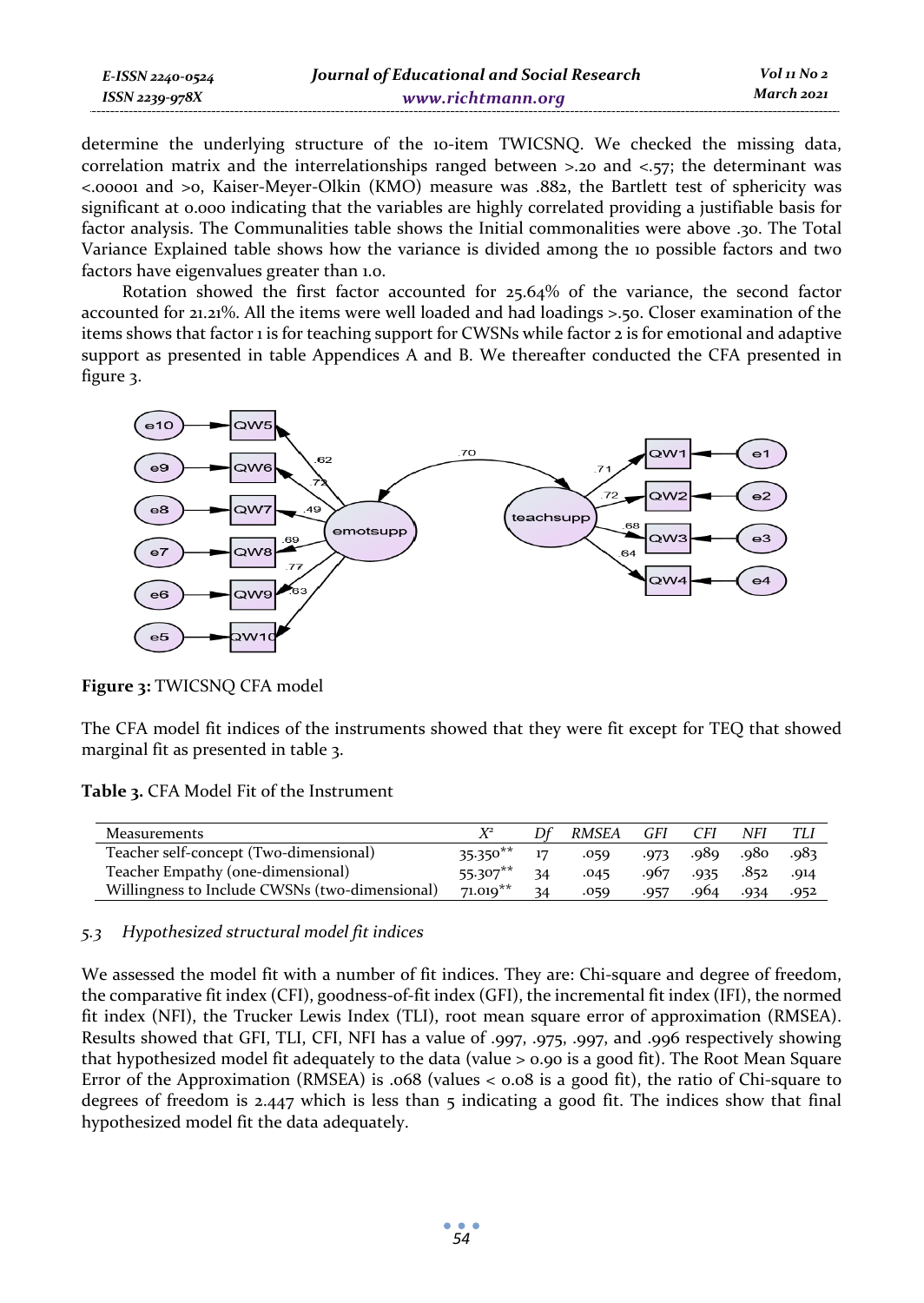

**Figure 4.** Empirical model fit of the variables

Note: ACSpath=teacher affective self-concept, CSCpath=teacher cognitive self-concept, emppath=teachers empathy, emosupp=willingness for emotional and adaptive support, teachsup=willingness to teach.

 $.31$ 

emosupp

#### *5.4 Direct Impacts of Exogenous variables on Endogenous Variables*

CSCpath

The full structural model was preceded by hypothesizing that teacher affective and cognitive selfconcepts would have significant effects on their willingness to include CWSNs in their regular classrooms. The result showed that teacher affective self-concept has no significant positive direct effect on their willingness for emotional and adaptive support (β = .096, *P*>0.05), but a significant positive direct effect on their willingness to teach (β = .182, *P*<0.05). Teacher cognitive self-concept has a significant positive direct effect on their willingness for emotional and adaptive support ( $\beta$  = .299, *P*>0.05), and also a significant positive direct effect on their willingness to teach ( $\beta$  = .253, *P*<0.05). Then the direct effects on the full model are shown in the table.

|  |  |  | <b>Table 4:</b> Regression Weights, Probability Values of the Variables of the Model |
|--|--|--|--------------------------------------------------------------------------------------|
|--|--|--|--------------------------------------------------------------------------------------|

|                                                                                    | Parameter                                           | Estimate SE |      | 95% CI<br>Lower Upper |               |               |
|------------------------------------------------------------------------------------|-----------------------------------------------------|-------------|------|-----------------------|---------------|---------------|
| Teacher empathy                                                                    | <--- Teacher cognitive self-concept                 | .234        | .146 | .082                  | .368          | .002          |
| Teacher empathy                                                                    | <--- Teacher affective self-concept                 | $-.051$     | .123 | $-.170$               | $.096$ $.433$ |               |
| Willingness for emotional and adaptive support <--- Teacher empathy                |                                                     | .204        | .004 | .101                  | .302          | .001          |
| Willingness for emotional and adaptive support <--- Teacher cognitive self-concept |                                                     | .313        | ,009 | .209                  | .419          | .001          |
| Willingness to Teach                                                               | <--- Teacher empathy                                | .049        | .003 | $-.021$               | .127          | .195          |
| Willingness to Teach                                                               | <--- Teacher cognitive self-concept                 | .014        |      | $.009 - .075$         | .099          | .741          |
| Willingness to Teach                                                               | <--- Teacher affective self-concept                 | .109        | .007 | .020                  | .207          | .014          |
| Willingness to Teach                                                               | <--- Willingness for emotional and adaptive support | .758        |      | $.040$ . 685          |               | $.812$ $.001$ |

*Note:* CI = confidence intervals; LB = lower bound; UB = upper bound; SE = standard error.

Table 4 showed teacher affective self-concept had a positive significant direct effect on teachers' willingness to teach CWSNs ( $β = .109$ ,  $P < 0.05$ ), and non-significant effects with teacher empathy ( $β = -100$ .051, *P*>0.05). Teacher cognitive self-concept had a positive non-significant direct effect on teachers' willingness to teach CWSNs ( $β = .014$ ,  $P>0.05$ ), and a positive significant direct effect with teacher empathy (β = .234, *P*<0.05) and willingness for emotional and adaptive support (β = .313, *P*<0.05). Teacher empathy had a significant direct effect on the willingness for emotional and adaptive support  $(\beta = .204, P < 0.05)$  and a non-significant positive direct effect on willingness to teach  $(\beta = .049, P > 0.05)$ . Furthermore, teachers' willingness to offer emotional and adaptive support had a positive significant direct effect on their willingness to teach CWSNs (β = .758, *P*<0.05). These are based on 1000 bootstrap sample at 95 bias-corrected confidence intervals.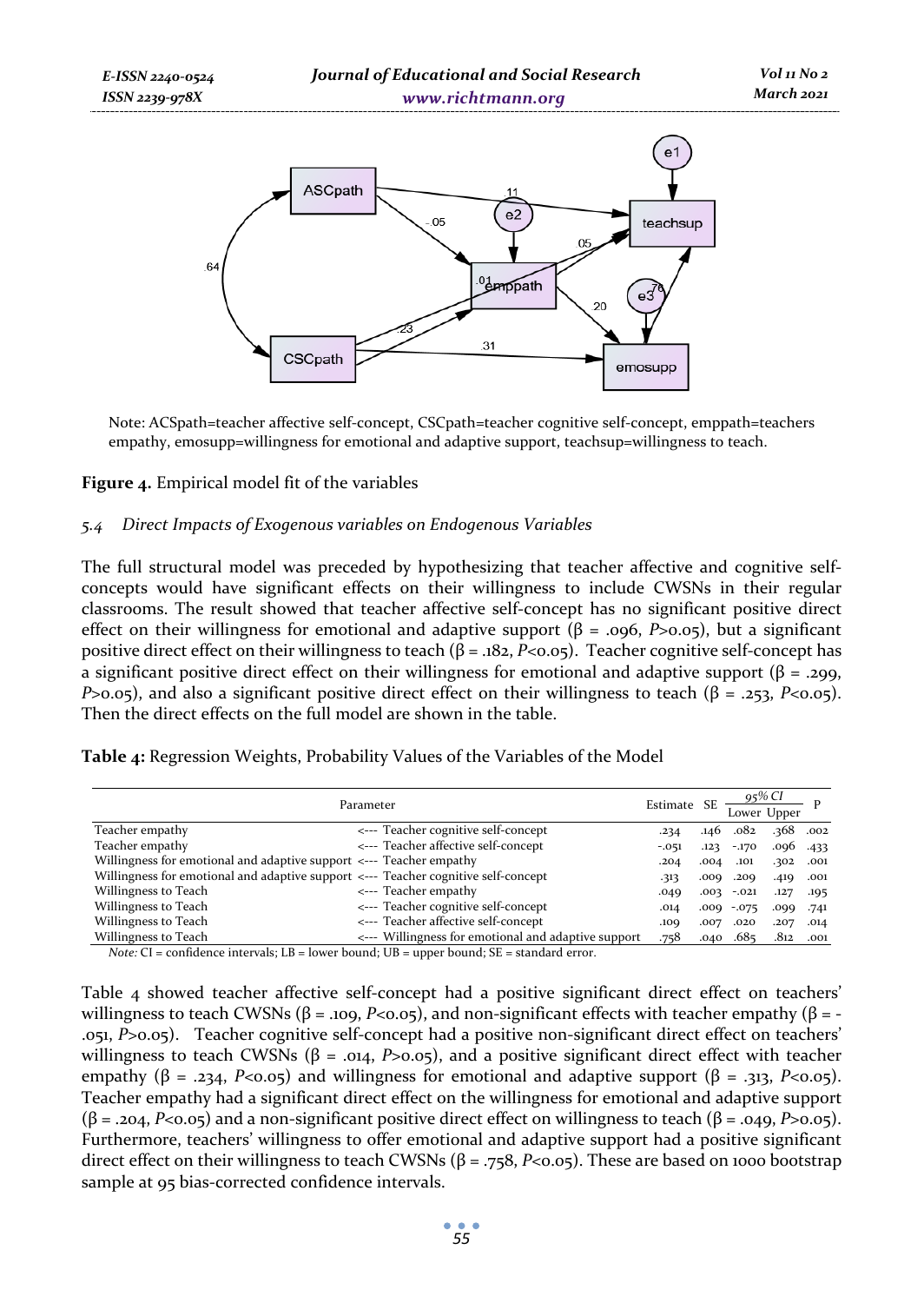**Table 5:** Standardize Indirect Effects of the Exogenous Variable on the Endogenous Variables and Probability Values of the Variables in the Models

| Parameter                                                                                                   | Estimate $\frac{95\% \, CI}{\text{Lower Upper}}$ |                          |  |
|-------------------------------------------------------------------------------------------------------------|--------------------------------------------------|--------------------------|--|
| Teacher affective self-concept on willingness for emotional and adaptive support<br>through teacher empathy | $-.010$                                          | $-0.036$ .020 .374       |  |
| Teacher affective self-concept on willingness to teach through teacher empathy                              | $-.010$                                          | $-0.036$ $0.020$ $0.774$ |  |
| Teacher cognitive self-concept on willingness for emotional and adaptive<br>support through teacher empathy | .048                                             | $.017$ $.087$ $.001$     |  |
| Teacher cognitive self-concept on willingness to teach and adaptive support<br>through teacher empathy      | .285                                             | $.207$ $.366$ $.001$     |  |

*Note:* CI = confidence intervals; LB = lower bound; UB = upper bound; SE = standard error.

Table 5 Teacher cognitive self-concept had a significant indirect effect on willingness to teach and for emotional and adaptive support through teacher empathy based on 1000 bootstrap sample at 95 biascorrected confidence intervals. Teacher affective self-concept had no significant indirect effects on willingness to teach and for emotional and adaptive support for CWSNs through teacher empathy.

#### **6. Discussion**

Our study aimed at testing an empirical model to understand what variables would explain teachers' willingness to include CWSNs in their regular classroom. The fit indices applied showed that the conceptualized model fits the data. This shows that for an understanding of teachers' willingness to include CWSNs in their regular classes, there is a need to take recourse to teacher belief and their socioemotional variables. These variables could influence teachers' interpersonal relationships with CWSNs and motivate them to support them not minding the challenges. Preliminary findings in our study showed that teachers scored higher in their cognitive self-concept than their affective self-concept. This shows that teachers perceive themselves more highly in their roles and competence in their profession than in their emotional attachment in their profession. This is a little bit in contrast with Low, et al (2019) findings that showed that teachers scored higher in their affective self-concept than in their cognitive self-concept. This could be accounted for by differences socio-cultural factors given that the way the teaching is viewed in a particular culture could impact on teacher belief systems and their attachment to the teaching profession. Teachers also showed higher scores in the empathy sensitivity and their willingness to include CWSNs in their class. Studies have shown that teachers are willing to teach CWSNs (Olukotun, 2015).

Our finding has shown that teacher affective and cognitive self-concepts are positively and significantly related to teachers' willingness to teach and provide emotional and adaptive support to CWSNs in their regular. Furthermore, teacher affective self-concept had a positive significant direct effect on teachers' willingness to teach CWSNs while teacher cognitive self-concept had a positive nonsignificant direct effect on teachers' willingness to teach CWSNs and a positive significant effect on willingness for emotional and adaptive support. The association between teacher self-concept and their willingness to include CWSNs in the regular classes found in this study is a reflection of previous findings that teacher self-concepts are linked to teacher effectiveness and prosocial behaviours (Diem 1998; Sawney & Mangat, 2015; Zlatkovic, et al, 2012). This could have resulted from the fact that the way one perceives oneself in a profession will likely affect his behaviour and action (Stojiljković, et al, 2014; Yeung, et al, 2014). Those who positively perceive their importance in a profession is likely to go the extra mile to brave challenges such as teaching and caring for children with special needs. Our findings agree, in part, with that of Low, et al (2019) going by the fact that they found teacher affective selfconcept being a better predictor of teachers' willingness to teach children with special needs. This is also consistent with our findings. This might have resulted from the fact that inclusive education may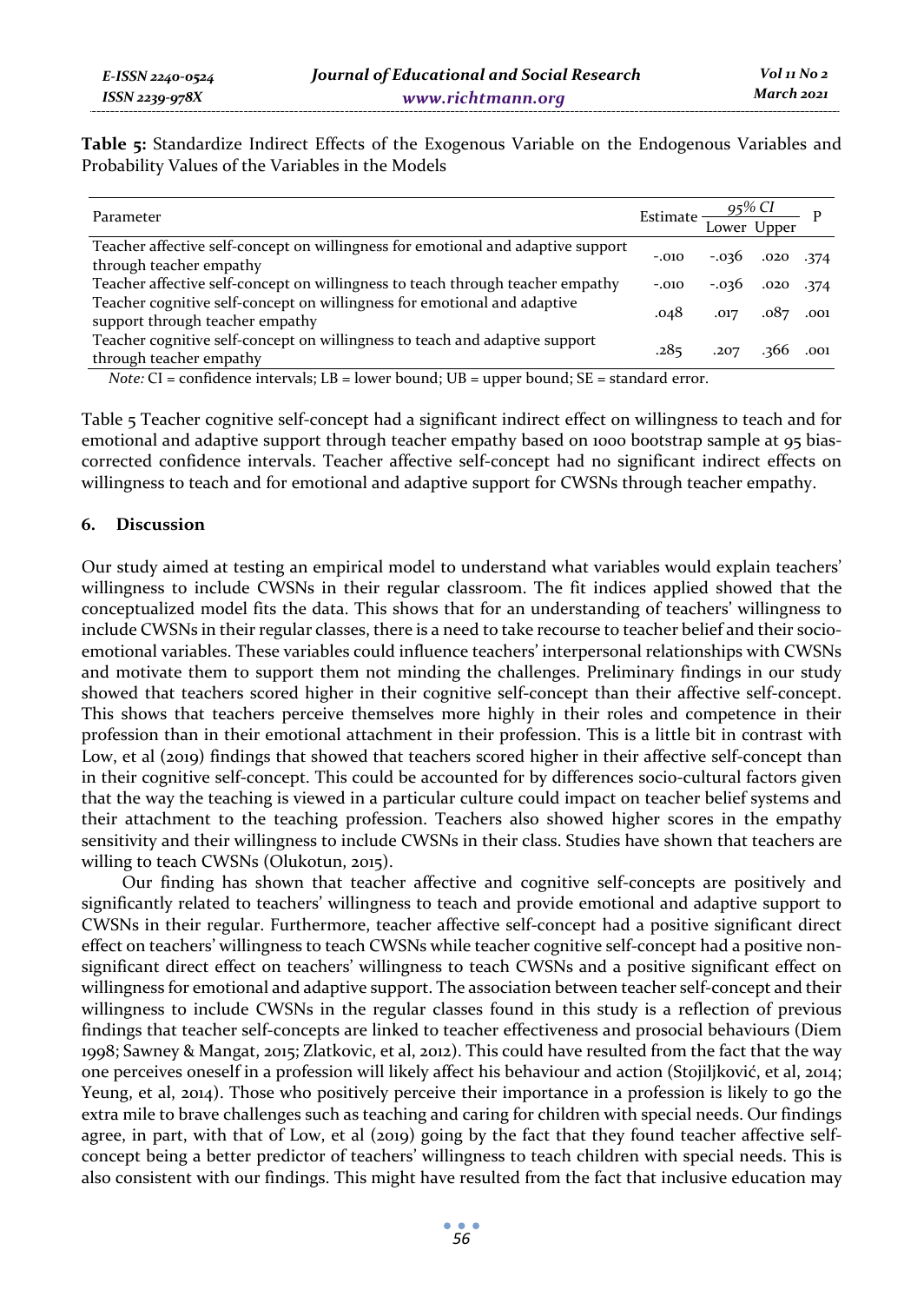require a great deal of emotional preparedness. Against our expectation in this study is the finding that teacher cognitive self-concept predicted teachers' willingness to provide emotional and adaptive support more than the affective self-concept. This could be explained going by the fact that in cognitive self-concept teachers become more aware of the competence and role as teachers. Those who scored more here are likely to have understood that their works do not just stop at teaching in the classroom but include motivating and encouraging children. This link between cognitive development and emotional-motivational support during the learning process is consistent with similar aspects in Feuerstein's (2006) theory on Mediated Learning Experience. Thus, teachers with a strong cognitive self-concept are also more likely to understand that CWSNs need more emotional support and flexibility in their education; aspects that Feuerstein, Feuerstein and Falik (2010) highlight in their conceptualisation of the shaping of modifying environments.

Teacher empathy was significantly and positively related to teachers' willingness to teach and provide emotional and adaptive support to CWSNs in their regular classes. Teacher empathy had a significant direct effect on willingness for emotional and adaptive support and a non-significant positive direct effect on willingness to teach. This agrees with findings that teacher empathy is linked with care behaviours (Young, 2016) and that the attitude of teachers to inclusive education is positively impacted by teachers' empathy (Navarro-Mateu, et al, 2019). More so teachers' empathy is linked with a positive attitude towards persons with disabilities (Barr, 2013). What this implies is that teachers who are empathy sensitive are more likely to work towards providing an academic atmosphere that is facilitative for children with special needs. Our finding that showed that empathy is a better predictor of teachers' willingness to provide emotional and adaptive support for special needs students than their willingness to teacher reflects the socio-emotional nature of empathy in which an individual not only understands the feel of another but is cognitively and emotionally ready to help out in such situation. This aligns with the fact that teacher affect is needed and those who provide emotional support for CWSNs are likely to engage in teaching them. This is supported in our model which showed that teachers' willingness to offer emotional and adaptive support had the most direct effect on their willingness to teach CWSNs than any other variable.

Teacher cognitive self-concept had a significant indirect effect on willingness to teach and for emotional and adaptive support through teacher empathy. What this means is that teachers who have higher cognitive self-concept are likely to have higher empathy which will culminate in their providing emotional/adaptive support and teach CWSNs in their classrooms. It is likely that this self-perception centering on competence and arouse teacher empathy leading to his/her taking an action geared towards inclusive education practice. On the other hand, teacher affective self-concept had no significant indirect effects on willingness to teach and for emotional and adaptive support for CWSNs through teacher empathy. This entails that the direct effect that teacher affective self-concept had on their willingness to teach CWSNs was not mediated. With adequate teacher affective self-concept, a teacher may likely teach CWSNs in regular classes. This might have accounted for why Low, et al (2019) found that teacher affective self-concept was a better predictor of teacher willingness to teach challenging behaviours than the cognitive self-concept.

#### **7. Conclusion**

Our study has provided a model to explain how the association between teacher self-concept and their willingness to include CWSNs in their regular classes could be mediated by their empathy. We have built on existing literature showcasing the importance of teacher self-concept and empathy are in the inclusive education practices. Willingness for inclusion is likely to be influenced by teacher belief system and socio-emotional characteristics indicating that teacher training should include sessions that will encompass ideas to improve their belief in the profession and also improve their empathetic sensitivity. Teacher training and even in-service training should include deliberate efforts for emotional intelligence and prosocial training.

Though we have investigated an important area in inclusive education practice especially in a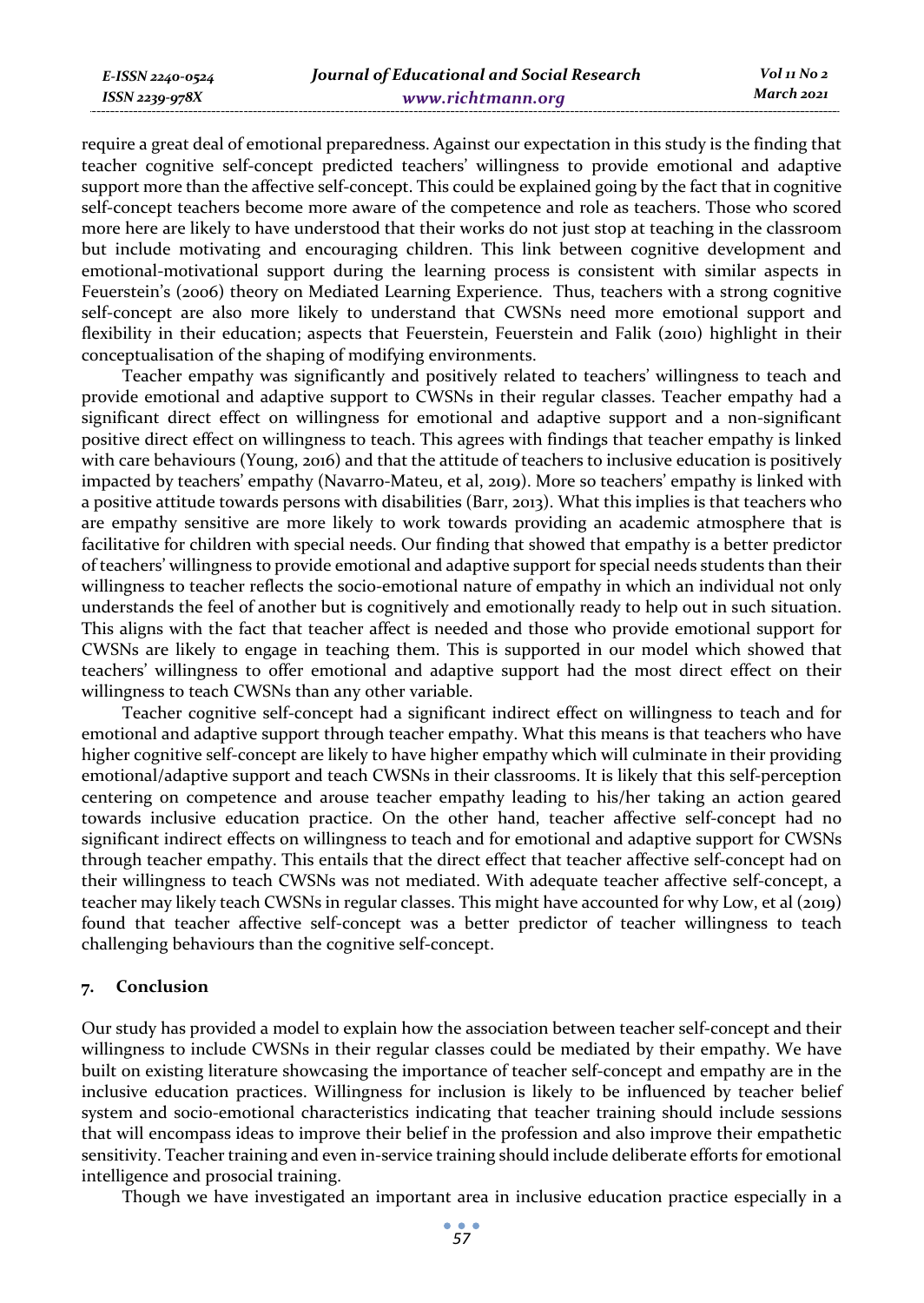*E-ISSN 2240-0524 ISSN 2239-978X*

developing country where inclusive practices are still not well implemented, our study is limited by the following reasons. First, there could be a significant gender bias given that our sample is made up of more female teachers than male teachers. This may limit the generalizability of our findings. Second, the study was a quantitative study only, a mixed-method approach will lead to more generalizability of the finding. Third, the TEQ had a marginal internal consistency index and a number of the items loaded poorly among the respondents even though the items were theoretically relevant. This shows the need for a locally constructed instrument among Nigerian teachers.

#### **References**

- Adetoro, R. A. (2014). Inclusive education in Nigeria—A myth or reality? *Creative Education, 5,* 1777-1781. http://dx.doi.org/10.4236/ce.2014.520198
- Barr, J. J. (2013). Student-teachers' attitudes toward students with disabilities: Associations with contact and empathy. *International Journal of Education and Practice, 1*(8), 87-100. doi: 10.18488/journal.61/2013.1.8/61.8.87.100
- Bouton, B. (2016). Empathy research and teacher preparation: Benefits and obstacles. *SRATE Journal, 25*(2), 16-25.
- Braunsteiner, M-L. & Mariano-Lapidus, S. (2014). A perspective on inclusion: Challenges for the future. *Global Education Review, 1* (1), 32-43.
- Buckley, F. (1993). *Empathic climate and learning outcomes: A study of teaching empathy in relation to mathematics learning outcomes* (Doctoral dissertation, Dublin City University)
- Cassady, J. M. (2011). Teachers' attitudes toward the inclusion of students with autism and emotional behavioral disorder. *Electronic Journal for Inclusive Education, 2* (7), 1-24.
- Cook, B. G. & Cameron, D. L. (2010). Inclusive teachers' concern and rejection toward their students: Investigating the validity of ratings and comparing student groups. *Remedial and Special Education, 31* (2), 67-76. doi: 10.1177/0741932508324402
- Cooper, B. (2004). *Empathy, interaction and caring: Teachers' roles in a constrained environment*. Retrieved from: https://www.google.com/search?client=firefox-b d&q=oppimateriaalit.jamk.fi+%E2%80%BA+edusociety+%E2%80%BA+files+%E2% 0%BA+2010%2F06 (October 16, 2020)
- Diem, C. D. (1998). Teacher self-concept and teacher effectiveness as perceived by teachers of english and students of senior high schools. *Jurnal Ilmu Pendidikan,* 5(3), 154-166 doi: 10.17977/jip.v5i3.1039
- Drigas, A. S. & Papoutsi, C. (2015). Empathy, special education and ICTs. *iJES, 3* (4), 37-42. http://dx.doi.org/10.3991/ijes.v3i4.5192
- Dudley-Marling, C. & Burns, M., B. (2014). Two perspectives on inclusion in the United States. *Global Education Review, 1* (1), 14-31.
- Federal Ministry of Education (FME). (2015). *National Policy on Special Needs Education in Nigeria*. Retrieved from http://planipolis.iiep.unesco.org/sites/planipolis/files/ressources/nigeria\_special\_needs\_policy.pdf (October 16, 2020).
- Federal Republic of Nigeria (FRN). (2013). *National Policy on Education* (6th ed.). Nigerian Educational Research and Development Council: Lagos.
- Feuerstein, R., Feuerstein, R.S. & Falik, L.H. (2010). *Beyond Smarter: Mediated learning and the brain's capacity for change*. New York, NY: Teachers College Press.
- Feuerstein, R., Rand, Y. & Feuerstein, R.S. (2006). *You love me!! Don't accept me as I am*. Jerusalem: ICELP Publications.
- Gilor, O. & Katz, M. (2018). Pre-service teachers' willingness to engage in inclusive teaching: An explanatory model. *Journal of International Special Needs Education,* 1-13. doi: 10.9782/17 00011
- Imaniah, I. & Fitria, N. (2018). *Inclusive education for students with disability*. SHS Web of Conferences 42. https://doi.org/10.1051/shsconf/20184200039
- Kourmousi, N., Amanaki, E., Tzavara, C. Merakou, K., Barbouni, A., & Koutras, V. (2017). The Toronto empathy questionnaire: Reliability and validity in a nationwide sample of Greek teachers. *Social Sciences, 6* (62), 1-14. doi:10.3390/socsci6020062
- Lalvani, P. (2002). Rethinking disability and inclusive education: A teacher study group. *Review of Disability Studies: An International Journal, 11*(3), 1-17.
- Limaye, S. (2016). Factors influencing the accessibility of education for children with disabilities in India. *Global Education Review, 3* (3). 43-56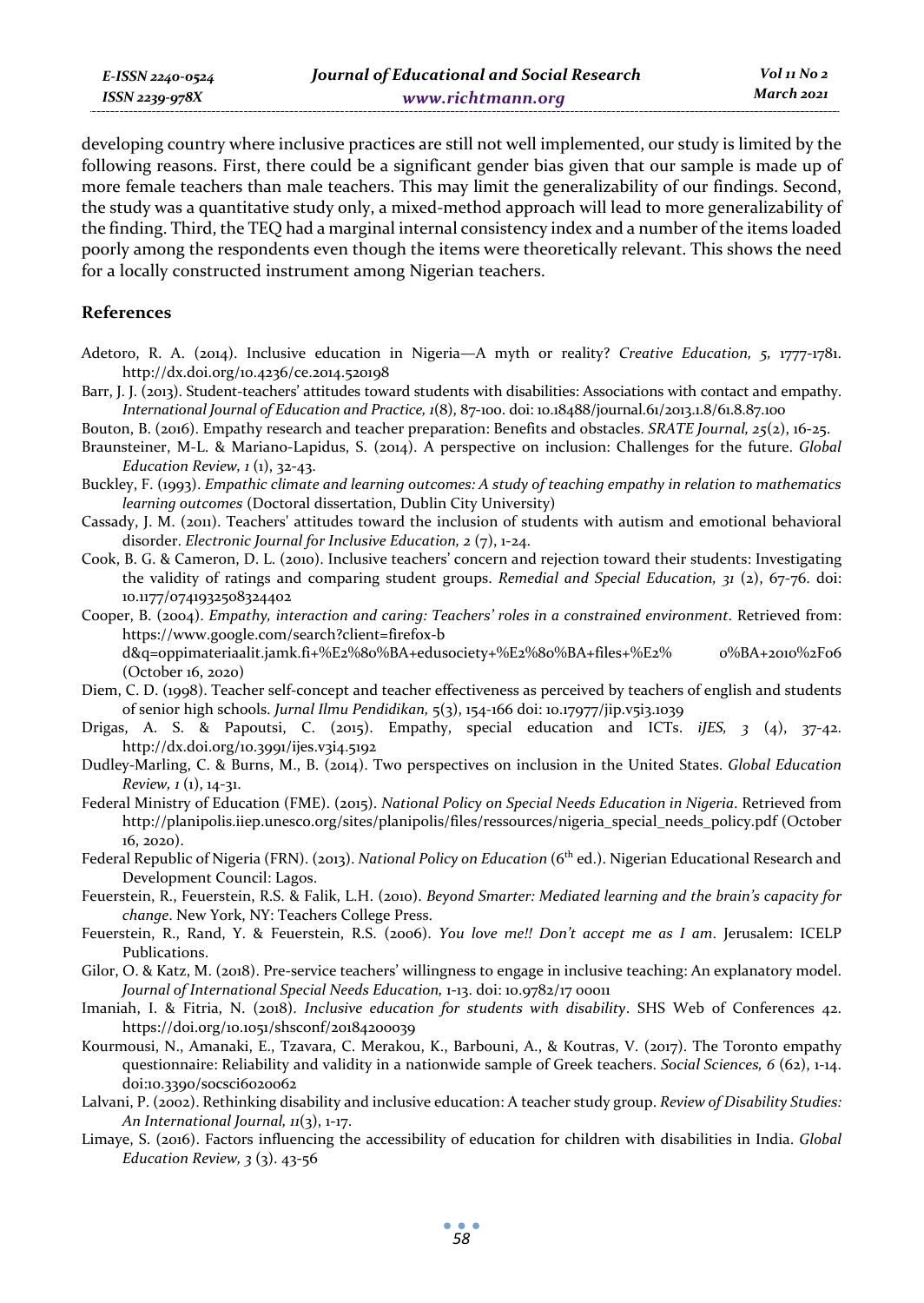Low, E., Ng, P., Hui, C., & Cai, L. (2019). How do teacher affective and cognitive self-concepts predict their willingness to teach challenging students? *Australian Journal of Teacher Education, 44*(10), 18-34. Retrieved from https://ro.ecu.edu.au/ajte/vol44/iss10/2

Mahat, M. (2008). The development of a psychometrically-sound instrument to measure teachers' multidimensional attitudes toward inclusive education. *International Journal of Special Education, 23* (1), 82-92.

Navarro-Mateu, D., Franco-Ochoa, J., Valero-Moreno, S., & Prado-Gasco,´ V. (2019). To be or not to be an inclusive teacher: Are empathy and social dominance relevant factors to positive attitudes towards inclusive education? *PLoS ONE, 14*(12), 1-19. Retrieved from https://doi.org/10.1371/journal.pone.0225993

- Norwich, B. (2016). *Conceptualising special educational needs using a bio-psycho-social model in England: the prospects and challenges of using the International Classification of Functioning framework*. Retrieved from https://www.researchgate.net/publication/311918509
- Nwosu, K. C., Unachukwu, G. C., Nwasor, V. C., & Ezennaka, A. O. (2019). Teaching children with albinism in Nigerian regular classrooms: An examination of the contextual factors. *Journal of Advocacy, Research and Education, 6*(2), 4-16. Retrieved from: http://www.kadint.net/journals\_n/1572372657.pdf
- Olukotun, J. O. (2015). *Teachers' views on inclusion in regular schools in Ilorin West, Kwara, Nigeria.* Proceedings of the 14th Biennial Conference of the International Association of Special Education. Retrieved from www.iase.org › 14th-Conference › 2015 Proceedings
- Osero, P. O. (2015). Challenges teachers encounter in implementing inclusive education in public primary schools in Nyamira County, Kenya. *International Journal for Innovation Education and Research, 3*(3), 217-230.
- Partridge, E. J. (2018). Empathy in inclusive classrooms: Exploring prosocial behaviour through children's academic writing skills. *Electronic Thesis and Dissertation Repository. 5275*. Retrieved from https://ir.lib.uwo.ca/etd/5275
- Purdue, K. (2009). Barriers to and facilitators of inclusion for children with disabilities in early childhood education. *Contemporary Issues in Early Childhood, 10*(*2),* 133-143. http://dx.doi.org/10.2304/ciec.2009.10.2.133
- Rieser, R. (2013). *Teacher education for children with disabilities: Literature review*. UNICEF REAP Project
- Sawney, S. & Mangat, P. K. (2015). Teacher effectiveness in relation to self-concept of secondary school teachers. *Indian Journal of Educational Studies: An Interdisciplinary Journal, 2*(1), 141-155.
- Schuelka, M. J. & Johnstone, C. J. (2011). Global trends in meeting the educational rights of children with disabilities: From international institutions to local responses. https://www.researchgate.net/publication/280860309
- Spreng, R. N., McKinnon, M. C., Mar, R. A., & Levine, B. (2009). The Toronto Empathy Questionnaire: Scale development and initial validation of a factor-analytic solution to multiple empathy measures. *Journal of Personality Assessment*, *91*(1), 62-71. doi:10.1080/00223890802484381.
- Stojiljković, S., Todorović, J., Đigić, G., & Dosković, Z. (2014).Teachers' self-concept and empathy. *Procedia Social and Behavioral Sciences*, 116, 875 – 879. Retrieved from https://www.sciencedirect.com/science/article/pii /S1877042814003309/pdf?md5=eb82c80039ea065aa2ae0813765eb70&pid=1-s2.0-S1877042814003309-main.pdf
- Totan, T., Doğan, T., & Sapmaz, F. (2012). The Toronto Empathy Questionnaire: Evaluation of psychometric properties among Turkish university students. *Egitim Arastirmaları Eurasian Journal of Educational Research*, 46, 179-198. Retrieved from https://www.researchgate.net/publication/287776084
- UNICEF, Nigeria. (2011). *Situation analysis of children and women in Nigeria: 2011 update*. https://www.unicef.org/nigeria/publications\_8467.html
- Yeung, A. S., Craven, R. G., & Kaur, G. (2014). Teachers' self-concept and valuing of learning: Relations with teaching approaches and beliefs about students. *Asia-Pacific Journal of Teacher Education, 42*(3), 305–320. https://doi.org/10.1080/1359866X.2014.905670
- Young, H. (2016). *Perceived Lack of Teacher Empathy and Remedial Classroom Conflicts (*Doctoral dissertation, Nova Southeastern University). Retrieved from https://nsuworks.nova.edu/shss\_dcar\_etd/44.
- Zlatkovic, B., Stojiljković, S., Djigic, G., & Todorović, J. (2012). Self-concept and teachers professional roles. *Procedia-Social and Behavioral Sciences, 69* (2012), 377–384. doi: 10.1016/j.sbspro.2012.11.423